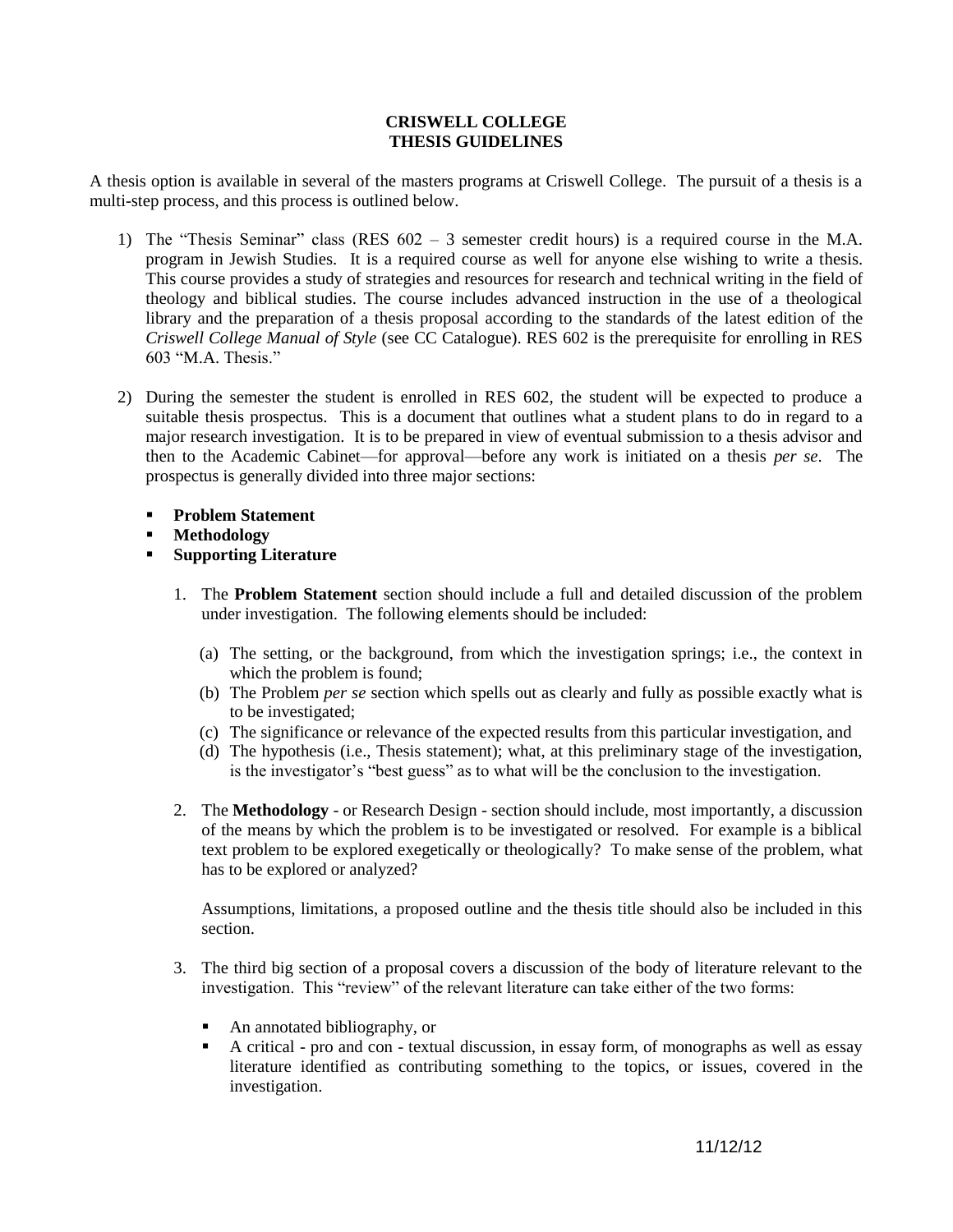- 3) During the semester in which the student is enrolled in RES 602, the student will be encouraged to seek out a thesis advisor. This faculty member must specialize in the student's major area of interest, and should be consulted in a preliminary way regarding his willingness to advise a thesis project. The student should share with the prospective advisor a formulation of a subject and a hypothesis (thesis statement) regarding the proposed investigation. The advisor will determine the feasibility of the proposed topic of investigation.
- 4) Once the prospectus is completed, and if a thesis is to be pursued, the prospectus along with a recommendation from the thesis advisor is to be submitted to the Academic Cabinet for approval and appointment of a three member Thesis Committee. The thesis advisor will become the Chairman of the Thesis Committee and will recommend to the Academic Cabinet the other two faculty members comprising the committee. Upon Academic Cabinet approval of the committee, the prospectus must then be submitted to and approved by the Thesis Committee.
- 5) The chair of the thesis committee has the responsibility to inform the thesis student of institutional policies and procedures as they relate to the use of people and other research matters for research purposes. Signatures from committee members, signifying approval of the topic, will be affixed to the Master's Thesis Prospectus form, which in turn will be placed in the student's file in the Registrar's Office.
- 6) Once the thesis prospectus has been approved by the Academic Cabinet, the student shall be allowed to register for RES 603 (three hours credit). During the semester enrolled in RES 603, the thesis will be written. The thesis style should adhere to the latest edition of the *Criswell College Manual of Style*, and be sixty (60) to eighty (80) pages in length total. The prospectus, minus the literature section, should be incorporated into the opening chapter of the thesis, constituting part of the Introduction.
- 7) The thesis committee is responsible for determining that the thesis is written in acceptable English, that it manifests an appropriate scholarly style, and that it meets the approved format.
- 8) The thesis should be submitted to the Thesis Committee no later than week twelve of the semester in which credit is to be expected, and the defense of the thesis is to be completed by week fourteen. If the thesis is not completed within the term in which the student is registered for RES 603, the student has the option of registering for the course a second semester (paying full tuition) in order to complete the writing and defense of the thesis. Credit will be given for the first semester with an "S" notation on the transcript, and the full credit of 3 hours will be entered for the second semester on the transcript upon completion of the thesis.
- 9) The defense process of the completed thesis is to be coordinated through the Office of the Vice President of Academic Affairs. Upon successful defense of the thesis, the committee approval signatures will be affixed to the Thesis Defense Form, which will be placed in the student's file in the Registrar's Office. Recommendations made by the Thesis Committee must be addressed by the student prior to final signature approval of the committee.
- 10) At least one copy of the final corrected thesis manuscript must be submitted to the Wallace Library for binding and addition to the library collection. The fee for binding the library copy is \$60. Additional copies are \$60 each as well. Check with the Director of Library Services for submission and binding processes. A student's transcript and diploma will not be released until this graduation requirement is met.